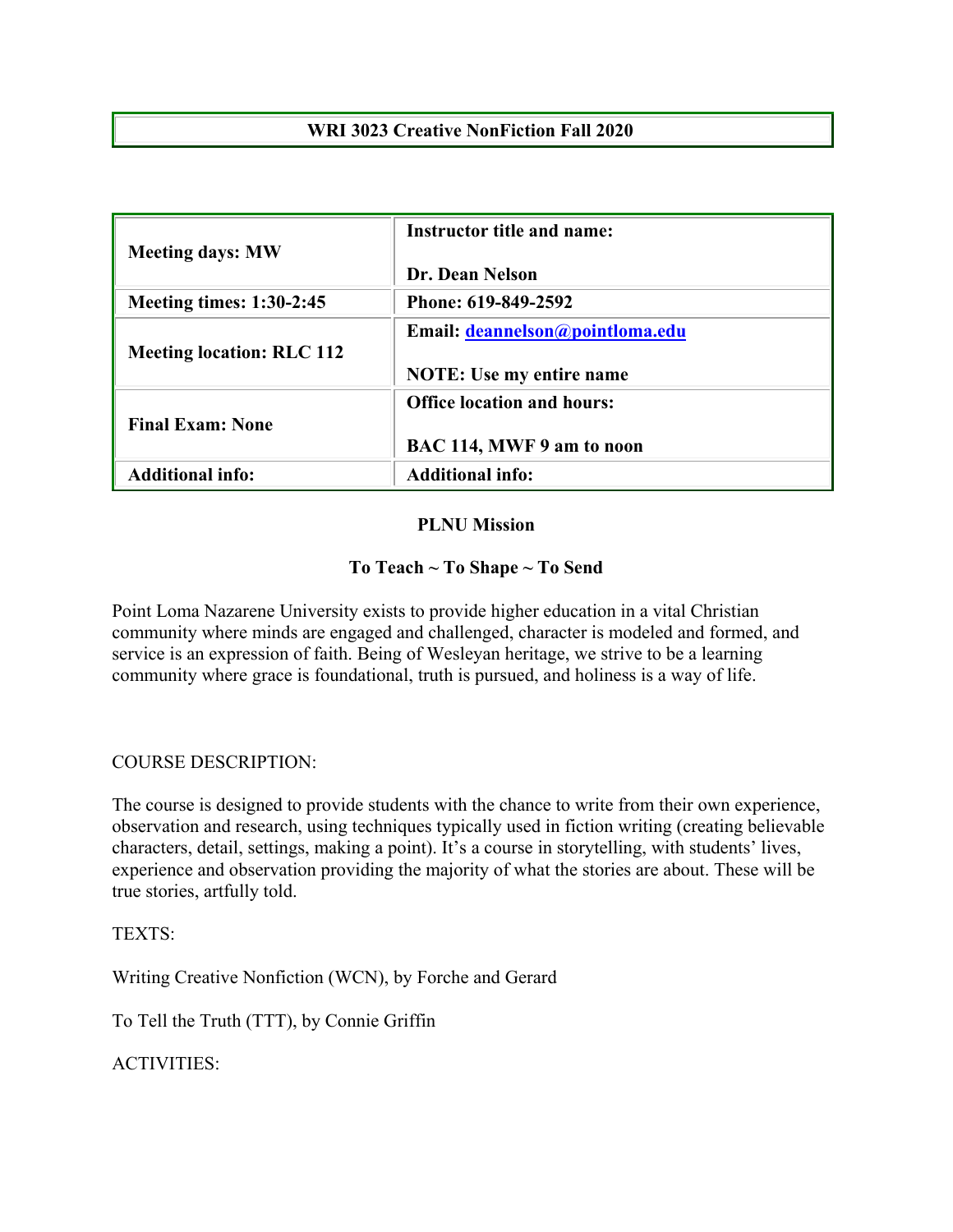We will read a lot of essays written by others, analyze them, and try to apply the writers' techniques into our own. We will also write a lot, with the semester culminating in a portfolio of your finished works.

### GRADING:

Getting a good grade in this class will not depend on whether I like the essay or whether I think the subject matter is appropriate or inappropriate. (I can't think of anything that would be inappropriate in this class.) It will be depend on whether you do the work, pay attention in class, participate, apply the techniques we learn – in other words, if you meet the deadlines and try your hardest. Slackers and those cutting corners will get the grades they deserve. So will those who are giving it their best.

### ASSIGNMENTS:

Every Monday a minimum of two pages (typed, double spaced) of your original writing is due. It can be longer (but not a lot!) It can be pages of a work in progress, or it can be a complete story. What it cannot be is a first draft, or something you cranked out during lunch before this class, just to fulfill a requirement. I want thoughtful effort put into this assignment. It's the only way I know to help you become a better writer. Later in the semester it can be a rewrite of something you're trying to refine.

There will also be reading responses due on most days, based on pages from the texts (see Assignment Schedule). These can be 1-2 pages, typed, double spaced, addressing these two questions: What were the main points of the readings, and What did the readings make you think about? Regarding that second question, I'm mostly interested in how you can apply the information to your own writing.

Each writing and reading assignment will get a score of 1 (the minimum), 2 or 3(the maximum).

Each student will turn in a portfolio of his or her writing at the end of the semester, due no later than the final exam. The portfolio will consist of four parts:

- 1). An essay
- 2). A story from your experience where you are the main character
- 3). A story about someone else
- 4). A story in the voice of someone else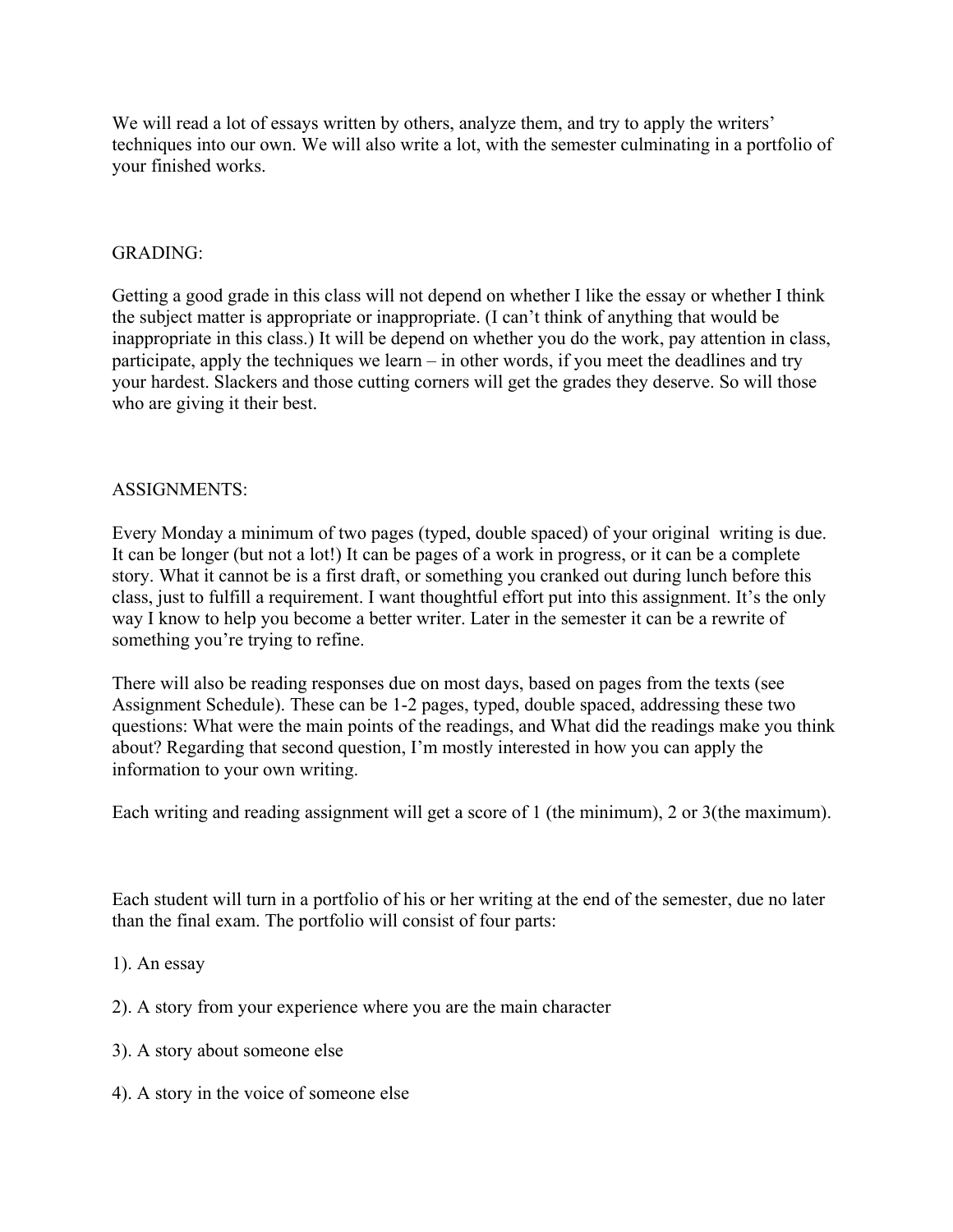# **COURSE CREDIT HOUR INFORMATION**

In the interest of providing sufficient time to accomplish the stated Course Learning Outcomes, this class meets the PLNU credit hour policy for a 3 unit class delivered over 15 weeks. It is anticipated that students will spend a minimum of 37.5 participation hours per credit hour on their coursework. For this course, students will spend an estimated 112.5 total hours meeting the course learning outcomes. The time estimations are provided in the Canvas modules.

### **ASSESSMENT AND GRADING**

Student grades will be posted in the Canvas grade book no later than midnight on Tuesday of each week beginning in Week Two of this course. It is important to read the comments posted in the grade book as these comments are intended to help students improve their work. Final grades will be posted within one week of the end of the class. Grades will be based on the following:

| <b>Standard Grade Scale Based on Percentages</b> |               |               |               |                |  |
|--------------------------------------------------|---------------|---------------|---------------|----------------|--|
| A                                                | B             | C             |               | F              |  |
| A 93-100                                         | $B+87-89$     | $C+77-79$     | $D+67-69$     | F Less than 59 |  |
| $A - 90 - 92$                                    | B 83-86       | $C$ 73-76     | D $63-66$     |                |  |
|                                                  | $B - 80 - 82$ | $C - 70 - 72$ | $D - 60 - 62$ |                |  |

# **STATE AUTHORIZATION**

State authorization is a formal determination by a state that Point Loma Nazarene University is approved to conduct activities regulated by that state. In certain states outside California, Point Loma Nazarene University is not authorized to enroll online (distance education) students. If a student moves to another state after admission to the program and/or enrollment in an online course, continuation within the program and/or course will depend on whether Point Loma Nazarene University is authorized to offer distance education courses in that state. It is the student's responsibility to notify the institution of any change in his or her physical location. Refer to the map on [State Authorization](https://www.pointloma.edu/offices/office-institutional-effectiveness-research/disclosures) to view which states allow online (distance education) outside of California.

# **INCOMPLETES AND LATE ASSIGNMENTS**

All assignments are to be submitted/turned in by the beginning of the class session when they are due—including assignments posted in Canvas. Incompletes will only be assigned in extremely unusual circumstances.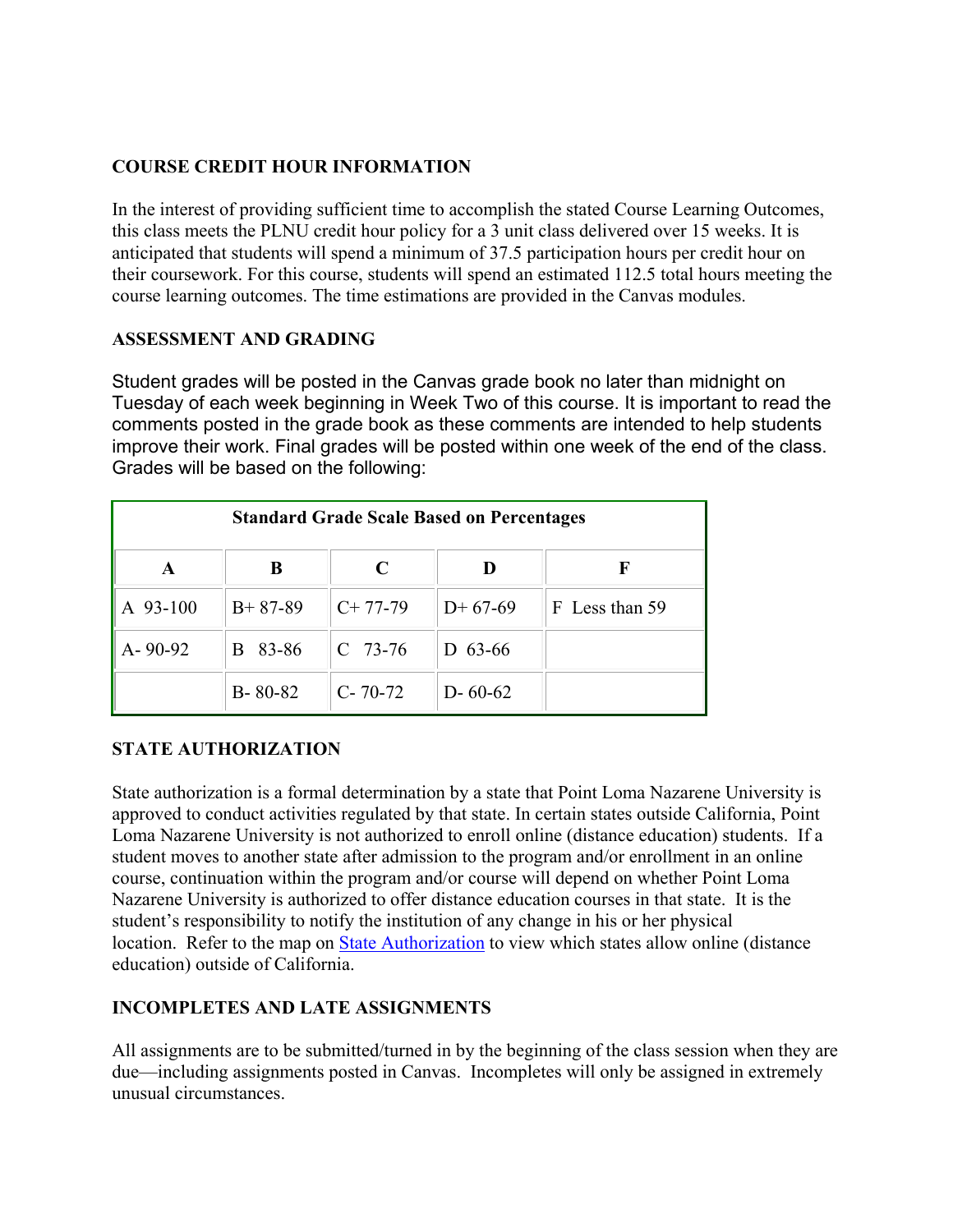# **PLNU COPYRIGHT POLICY**

Point Loma Nazarene University, as a non-profit educational institution, is entitled by law to use materials protected by the US Copyright Act for classroom education. Any use of those materials outside the class may violate the law.

### **PLNU ACADEMIC HONESTY POLICY**

Students should demonstrate academic honesty by doing original work and by giving appropriate credit to the ideas of others. Academic dishonesty is the act of presenting information, ideas, and/or concepts as one's own when in reality they are the results of another person's creativity and effort. A faculty member who believes a situation involving academic dishonesty has been detected may assign a failing grade for that assignment or examination, or, depending on the seriousness of the offense, for the course. Faculty should follow and students may appeal using the procedure in the university Catalog. See [Academic Policies](http://catalog.pointloma.edu/content.php?catoid=18&navoid=1278) for definitions of kinds of academic dishonesty and for further policy information.

# **PLNU ACADEMIC ACCOMMODATIONS POLICY**

While all students are expected to meet the minimum standards for completion of this course as established by the instructor, students with disabilities may require academic adjustments, modifications or auxiliary aids/services. At Point Loma Nazarene University (PLNU), these students are requested to register with the Disability Resource Center (DRC), located in the Bond Academic Center. [\(DRC@pointloma.edu](mailto:DRC@pointloma.edu) or 619-849-2486). The DRC's policies and procedures for assisting such students in the development of an appropriate academic adjustment plan (AP) allows PLNU to comply with Section 504 of the Rehabilitation Act and the Americans with Disabilities Act. Section 504 (a) prohibits discrimination against students with special needs and guarantees all qualified students equal access to and benefits of PLNU programs and activities. After the student files the required documentation, the DRC, in conjunction with the student, will develop an AP to meet that student's specific learning needs. The DRC will thereafter email the student's AP to all faculty who teach courses in which the student is enrolled each semester. The AP must be implemented in all such courses.

If students do not wish to avail themselves of some or all of the elements of their AP in a particular course, it is the responsibility of those students to notify their professor in that course. PLNU highly recommends that DRC students speak with their professors during the first two weeks of each semester about the applicability of their AP in that particular course and/or if they do not desire to take advantage of some or all of the elements of their AP in that course.

# **PLNU ATTENDANCE AND PARTICIPATION POLICY**

### **Face-to-Face Format**

Regular and punctual attendance at all classes is considered essential to optimum academic achievement. If the student is absent from more than 10 percent of class meetings, the faculty member can file a written report which may result in de-enrollment. If the absences exceed 20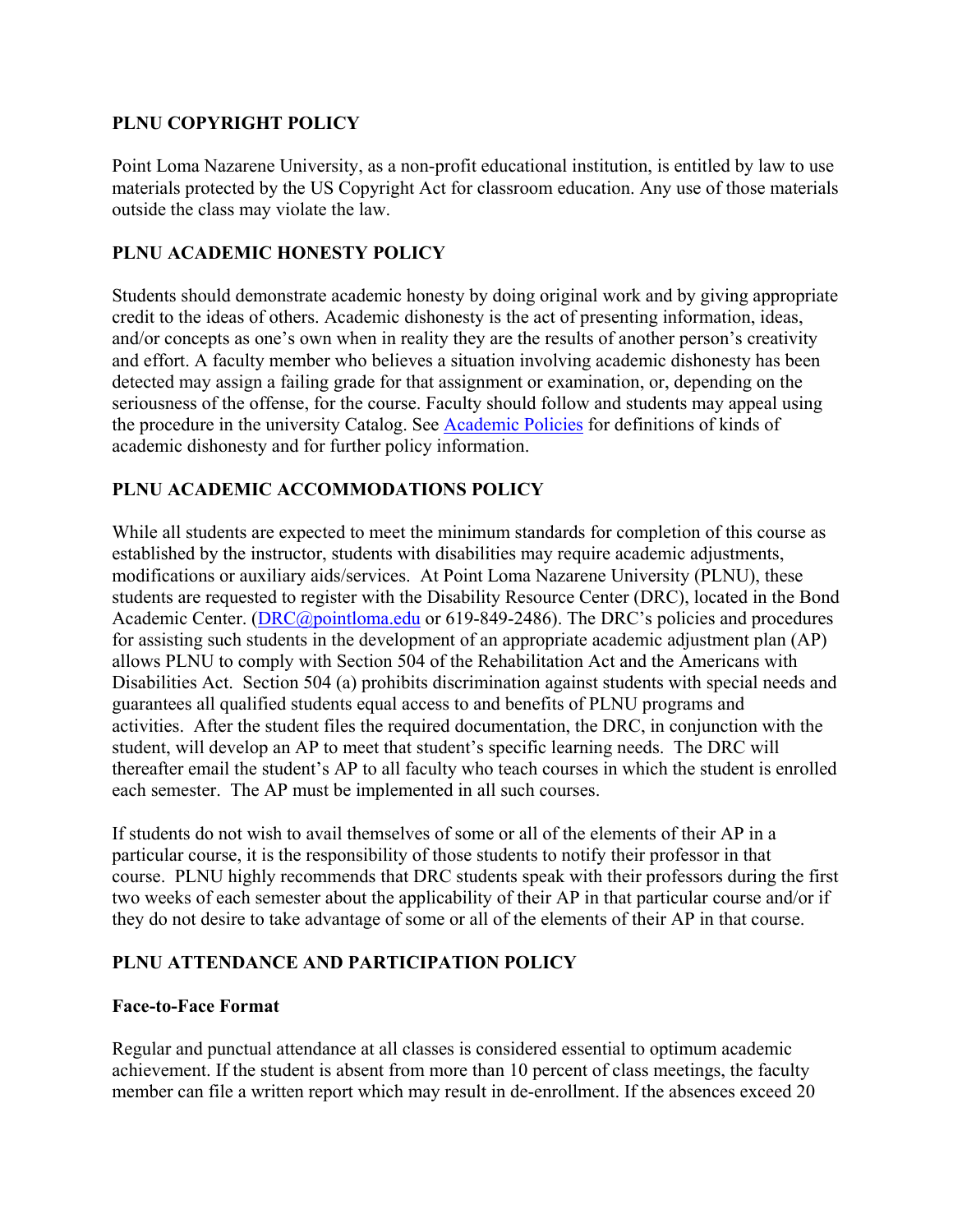percent, the student may be de-enrolled without notice until the university drop date or, after that date, receive the appropriate grade for their work and participation. See [Academic Policies](http://catalog.pointloma.edu/content.php?catoid=18&navoid=1278) in the Undergraduate Academic Catalog.

# **Hybrid Format**

At Point Loma Nazarene University, attendance is required at all scheduled classes. Adult Degree Completion courses are taught in the hybrid format, which means some class meetings will be face-to-face and some will be online.

Attendance in the face-to-face classes is to be for the entire time of the class. Arriving late or leaving early will be considered a partial absence. A day of attendance in an online class is determined as contributing a substantive note, assignment, discussion, or submission that adds value to the course as determined by the instructor. Three days of attendance are required each week. (It may be any three days during the week.)

# **Face-to-face Portion of the Hybrid course**

In blended or hybrid courses, if a student misses one face-to-face class then the faculty member will send an email to the student and the Director of Student Success warning of attendance jeopardy. There are no exceptions to this policy.

If a student misses two face-to-face classes, the faculty member or Vice Provost for Academic Administration (VPAA) will initiate the student's de-enrollment from the course without further advanced notice to the student. If the date of de-enrollment is past the last date to withdraw from a class, the student will be assigned a grade of "F" and there will be no refund of tuition for that course.

# **Online Portion of the Hybrid Course**

If a student misses two online classes (fails to contribute to a discussion board) during the course, then the faculty member will send an email to the student and the Director of Student Success warning of attendance jeopardy. There are no exceptions to this policy.

If a student misses three online classes (fails to contribute to a discussion board by the due date) during the course, then the faculty member or Vice Provost for Academic Administration (VPAA) will initiate the student's de-enrollment from the course without further advanced notice to the student. If the date of de-enrollment is past the last date to withdraw from a class, the student will be assigned a grade of "F" and there will be no refund of tuition for that course.

1 missed F2F class  $=$  warning

2 missed F2F classes  $=$  de-enrollment

2 missed online classes = warning